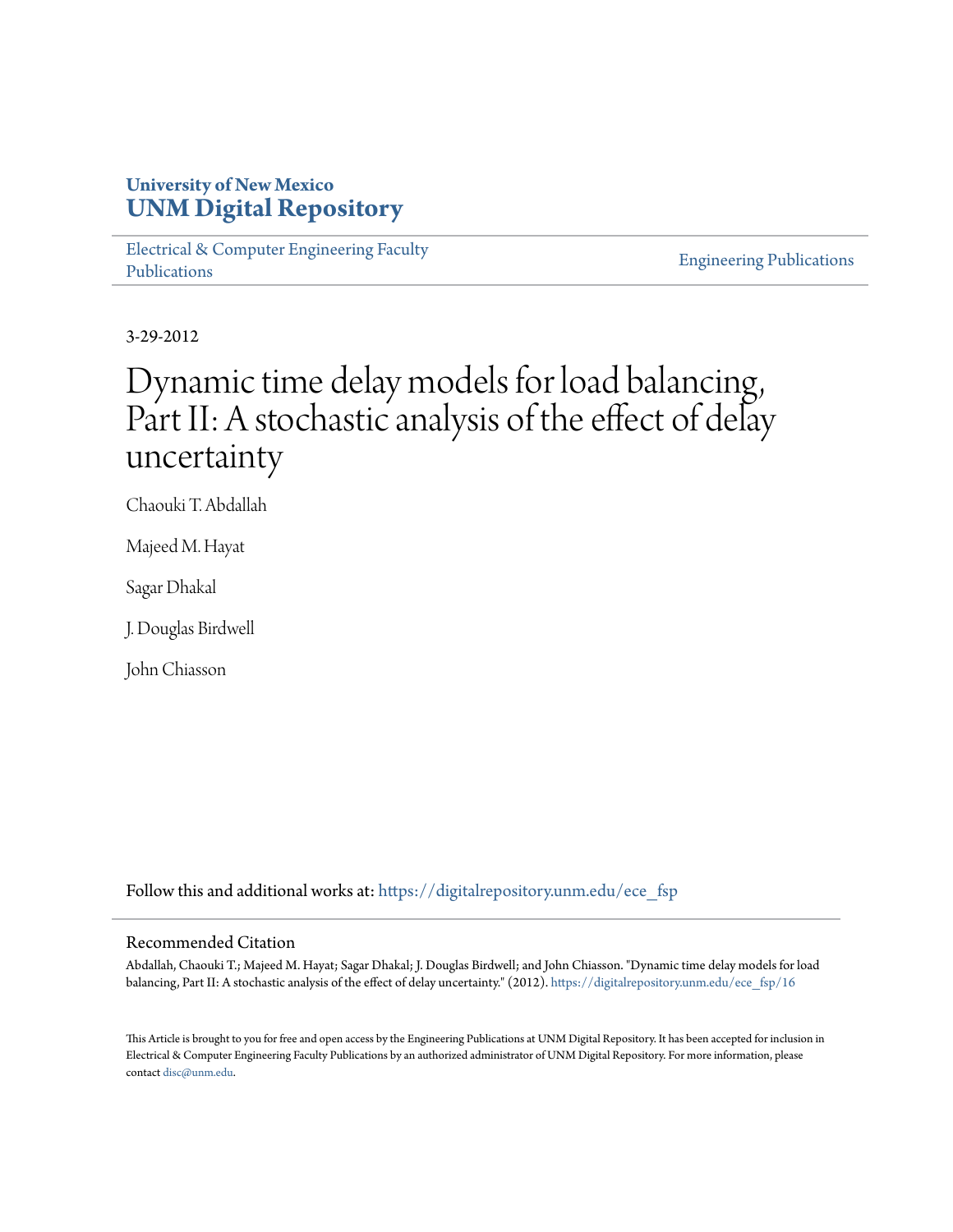# **Dynamic Time Delay Models for Load Balancing Part II: A Stochastic Analysis of the Effect of Delay Uncertainty**

Majeed M. Hayat<sup>1</sup>, Sagar Dhakal<sup>1</sup>, Chaouki T. Abdallah<sup>1</sup>, J. Douglas Birdwell<sup>2</sup>, and John Chiasson<sup>2</sup>

- <sup>1</sup> ECE Dept, University of New Mexico, Albuquerque NM 87131-1356, USA {hayat,dhakal,chaouki}@eece.unm.edu
- <sup>2</sup> ECE Dept, University of Tennessee, Knoxville TN 37996, USA {chiasson,birdwell}@utk.edu

**Summary.** In large-scale distributed computing systems, in which the computational elements are physically or virtually distant from each other, there are communication-related delays that can significantly alter the expected performance of load-balancing policies that do not account for such delays. This is a particularly significant problem in systems for which the individual units are connected by means of a shared broadband communication medium (e.g., the Internet, ATM, wireless LAN or wireless Internet). In such cases, the delays, in addition to being large, fluctuate randomly, making their one-time accurate prediction impossible. In this work, the stochastic dynamics of a load-balancing algorithm in a cluster of computer nodes are modeled and used to predict the effects of the random time delays on the algorithm's performance. A discrete-time stochastic dynamical-equation model is presented describing the evolution of the random queue size of each node. Monte Carlo simulation is also used to demonstrate the extent of the role played by the magnitude and uncertainty of the various time-delay elements in altering the performance of load balancing. This study reveals that the presence of delay (deterministic or random) can lead to a significant degradation in the performance of a load-balancing policy. One way to remedy such a problem is to weaken the load-balancing mechanism so that the load-transfer between nodes is down-scaled (or discouraged) appropriately.

# **1 Introduction**

Effective load balancing of a cluster of computational elements (CEs) in a distributed computing system relies on accurate knowledge of the state of the individual CEs. This knowledge is used to judiciously assign incoming computational tasks to appropriate CEs, according to some load-balancing policy [1, 2]. In large-scale distributed computing systems, in which the CEs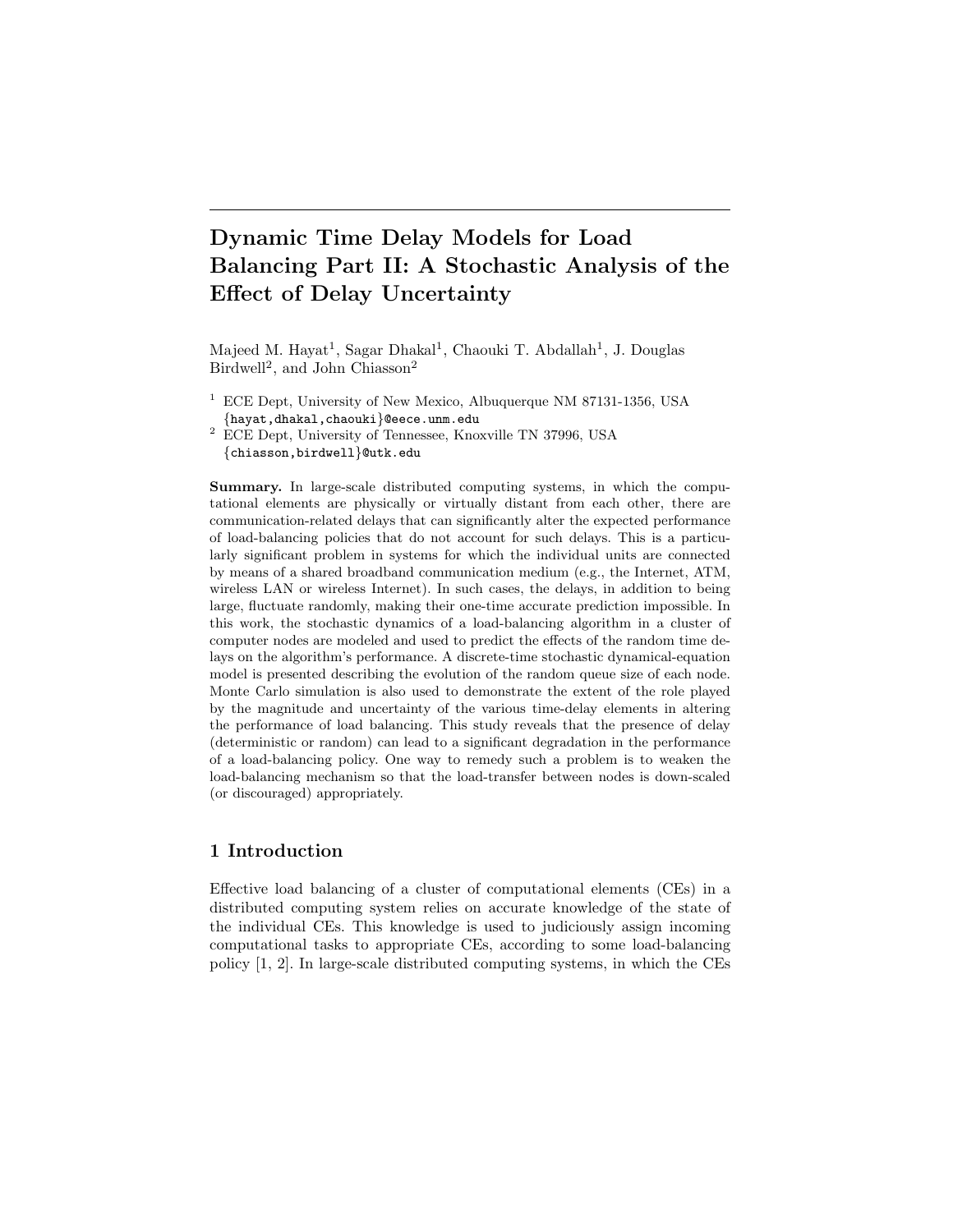#### 2 Authors Suppressed Due to Excessive Length

are physically or virtually distant from each other, there are a number of inherent time-delay factors that can seriously alter the expected performance of the load-balancing policies that do not account for such delays. One manifestation of such time delay is attributable to the computational limitations of the individual CEs. A more significant manifestation of such delay arises from the communication limitations between the CEs. These include delays in transferring loads between CEs and delays in the communication between them. Moreover, these delay elements not only fluctuate within each CE, as the amounts of the loads to be transferred vary, but also fluctuate as a result of the uncertainty in the condition of the communication medium that connects the units. There has been an extensive research in the development of the appropriate dynamic load balancing policies. The policies have been proposed for categories such as local versus global, static versus dynamic, and centralized versus distributed scheduling [3, 4, 5]. Some of the existing approaches consider constant performance of the network while others consider deterministic communication and transfer delay. Here, we propose and investigate a dynamic load balancing scheme for distributed systems which incorporates the stochastic nature of the delay in both communication and load transfer.

To adequately model load balancing problems, several features of the parallel computation environment should be captured including: (1) the workload awaiting processing at each CE (i.e., queue size); (2) the relative performances of the CEs; (3) the computational requirements of each workload component; (4) the delays and bandwidth constraints of CEs and network components involved in the exchange of workloads, and (5) the delays imposed by CEs and the network on the exchange of measurements and information. The authors have previously developed a deterministic model, based on dynamic rate equations, describing the load-balancing dynamics and characterizing conditions for its stability [2, 6, 7, 8]. While thie deterministic model is appropriate when dealing with a dedicated communication medium, it may become inadequate for cases when a shared communication medium is used whereby the delays encountered are stochastic. In this paper, we will focus on the effect of stochastic delay on the performance of load balancing. The effect of delay is expected to be a key factor as searching large databases moves toward distributed architectures with potentially geographically distant units.

This article is organized as follows. In Section 2 we identify the stochastic elements of the load-balancing problem at hand and describe its time dynamics. In Section 3 we present a discrete-time queuing model describing the evolution of the random queue size of each node in the presence of delay for a typical load balancing algorithm. In Section 4 we present the results of Monte-Carlo simulations which demonstrate the extent of the role played by the uncertainty of the various time-delay elements in altering the performance of load balancing from that predicted by deterministic models, which assume fixed delays. Finally, the conclusions are given in Section 5.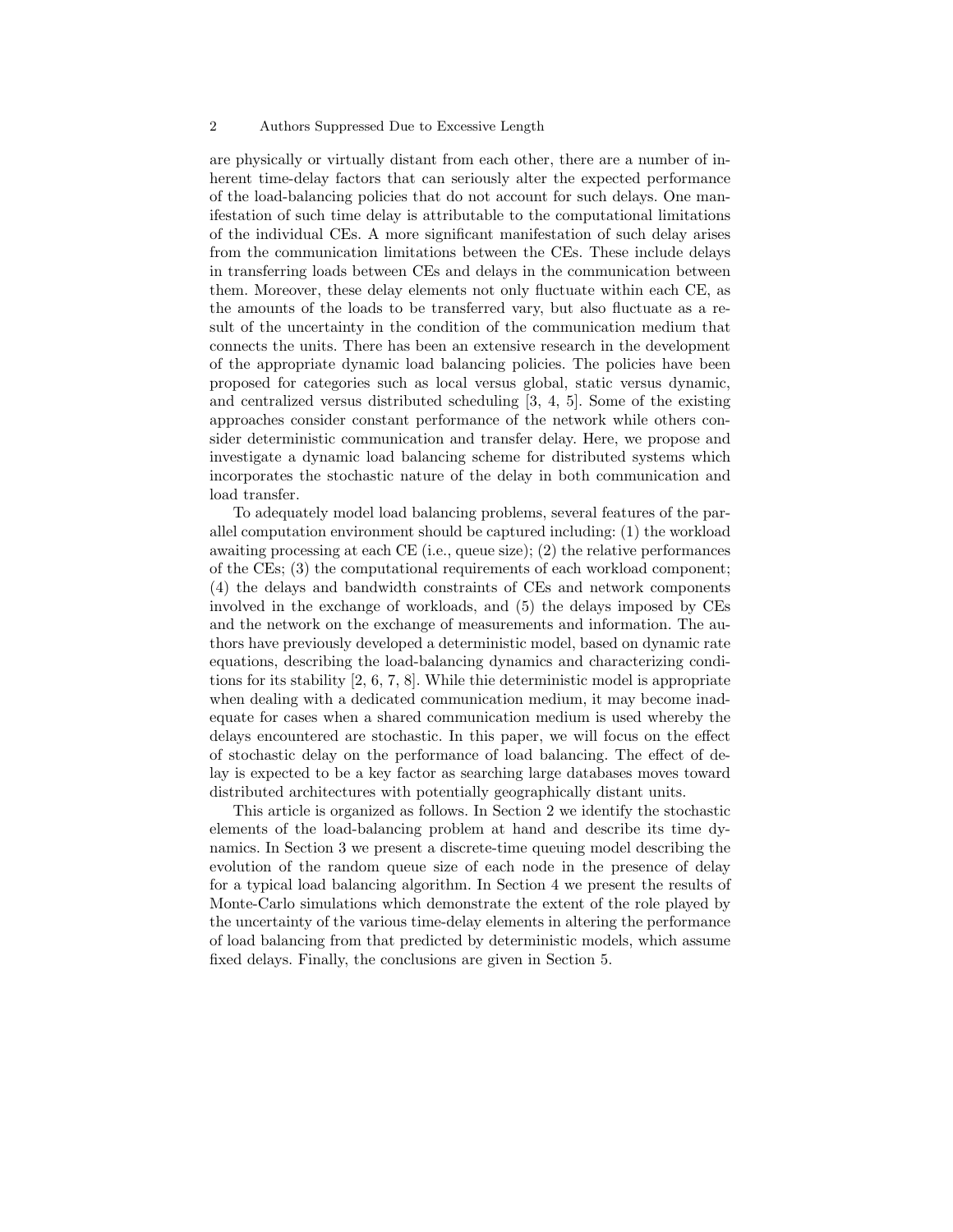## **2 Description of the Stochastic Dynamics**

The load balancing problem in the presence of delay can be generically described as follows. Consider  $n$  nodes in a network of geographically-distributed CEs. Computational tasks arrive at each node randomly and tasks are completed according to an exponential service-time model. In a typical loadbalancing algorithm, each node routinely checks its queue size against other nodes and decides whether or not to allocate a portion of its load to less busy nodes according to a predefined policy. Now due to the physical (or virtual) distance between nodes in large-scale distributed computing systems, communication and load transfer activity among them cannot be assumed instantaneous. Thus, the information that a particular node has about other nodes at any time is dated and may not accurately represent the current state of the other nodes. For the same reason, a load sent to a recipient node arrives at a delayed instant. In the mean time, however, the load state of the recipient node may have considerably changed from what was known to the transmitting node at the time of load transfer. Furthermore, what makes matters more complex is that these delays are random. For example, the communication delay is random since the state of the shared communication network is unpredictable, depending on the level of traffic, congestion, and quality of service (QoS) attributes of the network. Clearly, the characteristics of the delay depend on the network configuration and architecture, the type of communication medium and protocol, and on the overall load of the system.

Other factors that contribute to the stochastic nature of the distributedcomputing problem include: 1) randomness and possible burst-like nature of the arrival of new job requests at each node from external sources (i.e., from users); 2) randomness of the load-transfer process itself, as it depends on some deterministic law that may use a sliding-window history of all other nodes (which are also random); and 3) randomness in the task completion process at each node. In the next section, we lay out a queuing model that characterizes the dynamics of the load-balancing problem described so far.

#### **3 A Discrete-time Queuing Model with Delays**

Consider n nodes (CEs), and let  $Q_i(t)$  denote the number of tasks awaiting processing at the ith node at time t. Suppose that the ith node completes tasks at a rate  $\mu_i$ , and new job requests are assigned to it from external sources (i.e., from external users) at a rate  $\lambda_i$ . Note that these incoming tasks come from sources external to the network of nodes and do not included the jobs transferred to a node from other nodes as a result of load balancing. Let the counting process  $J_i(t_1, t_2)$  denote the number of such external tasks arriving at node i in the interval  $(t_1, t_2]$ . To capture any possible burst-like characteristics in the external-task arrivals (as each job request may involve a large number of computational tasks), we will assume that the process  $J_i(\cdot, \cdot)$  is a compound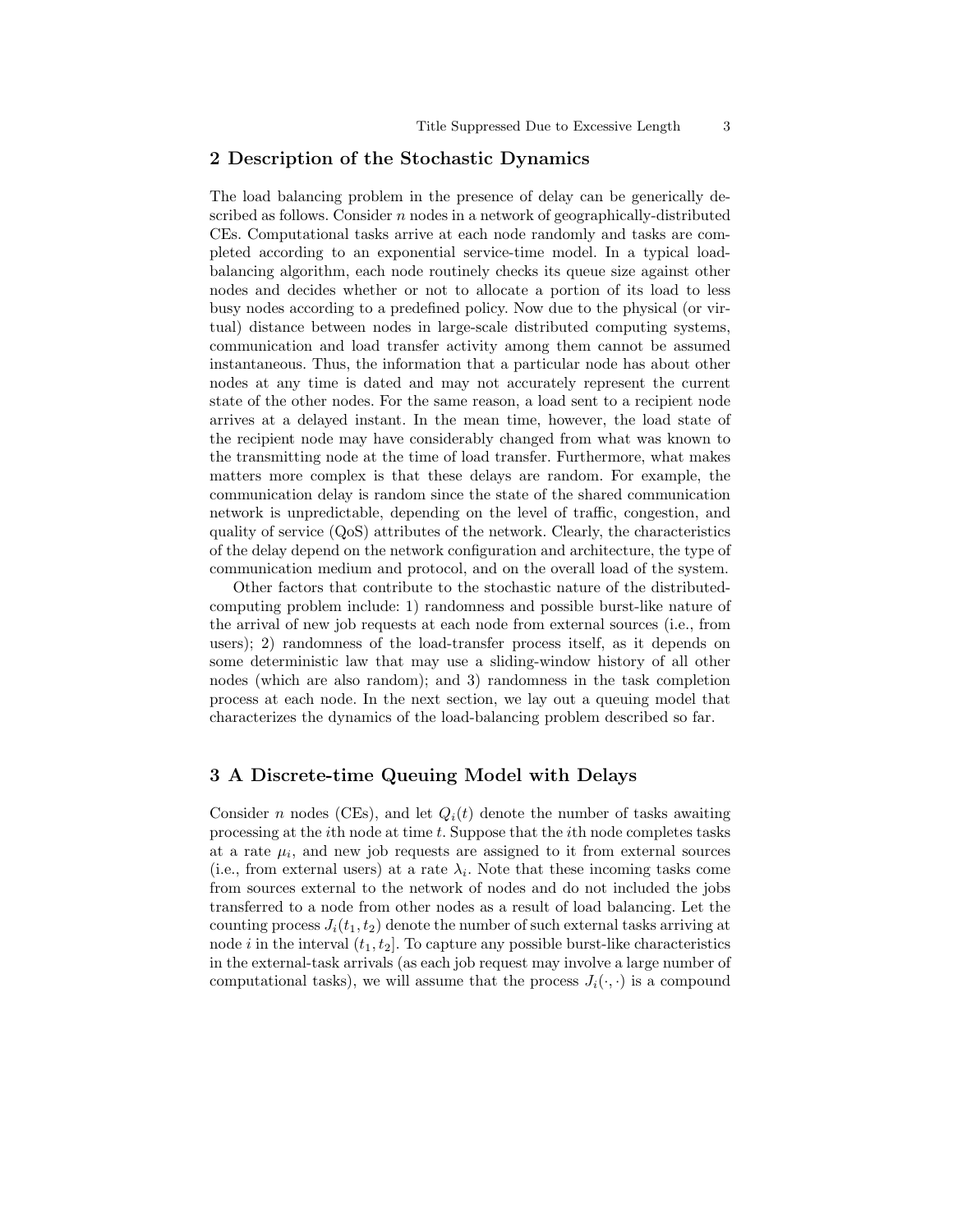#### 4 Authors Suppressed Due to Excessive Length

Poisson process [9]. That is,  $J_i(t_1, t_2) = \sum_{k:t_1 < \tau_k \le t_2} H_k$ , where  $\tau_k$  are the arrival times of job requests (which arrive according to a Poisson process with rate  $\lambda_i$ ) and  $H_k$  ( $k = 1, 2...$ ) is an integer-valued random variable describing the number of tasks associated with the kth job request. We next address the load transfer between nodes which will allow us to describe the dynamics of the evolution of the queues.

For the *i*th node and at its specific load-balancing instants  $T_{\ell}^{i}$ ,  $\ell = 1, 2, ...,$ the node looks at its own load  $Q_i(T^i_\ell)$  and the loads of other nodes at randomly delayed instants (due to communication delays), and decides whether it should allocate some of its load to other nodes, according to a deterministic (or randomized, if so desired) load-balancing policy. Moreover, at times when it is not balancing its load, it may receive loads from other nodes that were transmitted at a randomly delayed instant, governed by the characteristics of the load-transfer delay. With the above description of task assignments between nodes, and with our earlier description of task completion and external-task arrivals, we can write the dynamics of the ith queue in differential form as

$$
Q_i(t + \Delta t) = Q_i(t) - C_i(t, t + \Delta t) - \sum_{j \neq i} L_{ji}(t) + \sum_{j \neq i} L_{ij}(t - \tau_{ij}) + J_i(t, t + \Delta t), \tag{1}
$$

where

- $C_i(t, t+\Delta t)$  is a Poisson process with rate  $\mu_i$  describing the random number of tasks completed in the interval  $(t, t + \Delta t]$
- $\tau_{ij}$  is the delay in transferring the load arriving to node i sent by node j, and finally
- $L_{ij}(t)$  is the load transferred from node j to node i at the time t. Note that  $L_{ij}(t)$  is zero except at the load-transfer instants  $T_{\ell}^{j}$ ,  $\ell = 1, 2, \ldots$ , for the jth node.

Now for any  $k \neq \ell$ , the random load  $L_{k\ell}(t)$  diverted from node  $\ell$  to node k at a pre-specified load-transfer time  $t$  is governed by the mutual load-balancing policy a-priory agreed upon between the two nodes. This policy utilizes knowledge of the state of the  $\ell$ th (transmitting) node and the delayed knowledge of the recipient kth node as well as the dated states of all the other nodes. More precisely, we assume  $L_{k\ell}(t) = g_{k\ell}(Q_{\ell}(t), Q_k(t-\eta_{\ell k}), \ldots, Q_j(t-\eta_{\ell j}), \ldots),$ where for any  $j \neq k$ ,  $\eta_{kj} = \eta_{jk}$  is the communication delay between the kth and *j*th nodes. The function  $g_{k\ell}$  governs the load-balancing policy between the  $k$ th and  $\ell$ th nodes. One common example is

$$
g_{k\ell}(Q_{\ell}(t), Q_k(t - \eta_{\ell k}), \dots, Q_j(t - \eta_{\ell j}), \dots)
$$
  
=  $K_k p_{k\ell} \cdot \left(Q_{\ell}(t) - n^{-1} \sum_{j=1}^n Q_j(t - \eta_{\ell j})\right)$   

$$
\cdot u\left(Q_{\ell}(t) - n^{-1} \sum_{j=1}^n Q_j(t - \eta_{\ell j})\right),
$$
 (2)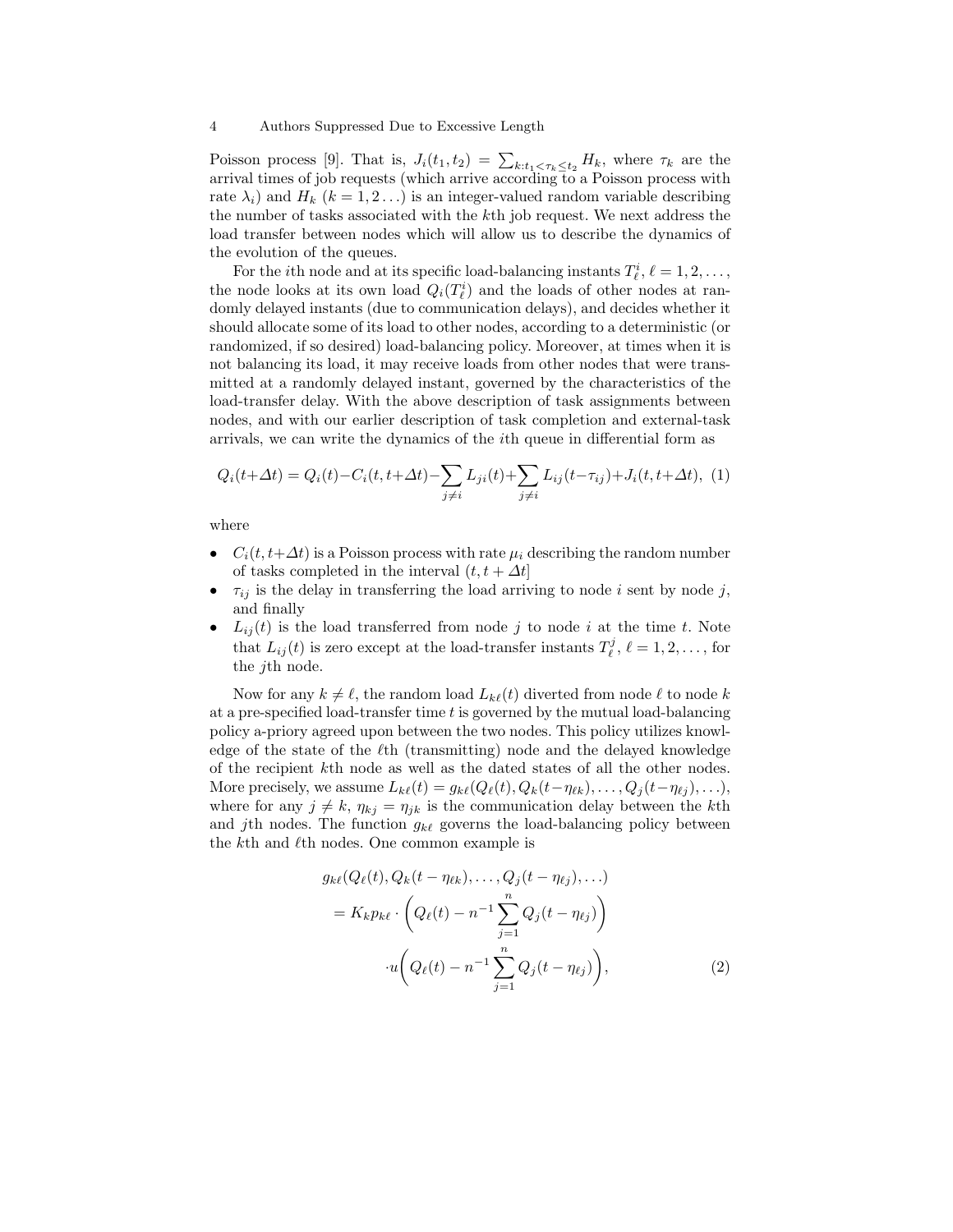where  $u(\cdot)$  is the unit step function with the obvious convention  $\eta_{ii}(t) = 0$ , and  $K_k$  is a parameter that controls the "strength" or "gain" of load balancing at the kth (load distributing) node. We will refer to it henceforth as the gain coefficient. In this example, the  $\ell$ <sup>th</sup> node simply compares its load to the average over all nodes and sends out a fraction  $p_{k\ell}$  of its excess load,  $Q_{\ell}(t)$  –  $n^{-1}\sum_{k=1}^n Q_j(t-\eta_{\ell j}),$  to the  $\ell$ th node. (Of course we require that  $\sum_{k\neq \ell} p_{k\ell} =$ 1.) This form of policy has been previously adopted and implemented by the authors for a cluster of CEs [1, 2]. Finally, the fractions  $p_{\ell k}$  can be defined in a variety of ways. In this work they are defined as follows:

$$
p_{k\ell} \stackrel{\triangle}{=} \frac{1}{n-2} \bigg\{ 1 - \frac{Q_k(t - \eta_{\ell k})}{\sum_{i \neq \ell} Q_i(t - \eta_{\ell i})} \bigg\}.
$$
 (3)

In this definition, a node sends a larger fraction of its excess load to a node with a small load relative to all other candidate recipient nodes.

#### **4 Simulation Results**

We have developed a custom-made Monte-Carlo simulation software according to our queuing model. We utilized actual data from load-balancing experiments (conducted at the University of Tennessee) pertaining to the number of tasks awaiting processing, average communication delay, average load-transfer delay, and actual load-balancing instants [2]. In the actual experiment, the communication and load-transfer delays were minimal (due the fact that the PCs were all in a local proximity and benefited from a dedicated fast Ethernet). Thus, to better reflect cases when the nodes are geographically distant we synthesized larger delays in communication and load transfer in our simulations.

#### **4.1 Effect of Delay**

Three CEs  $(n = 3)$  were used in the simulations and a standard load-balancing policy [as described by (2)] was implemented. The PCs were assumed to have equal computing power (the average task completion time was  $10 \mu s$  per task), but the initial load was distributed unevenly among the three nodes as 7000, 4500, and 500 tasks, with no additional external arrival of tasks (viz.,  $J_1(t_1, t_2) = 7000, J_2(t_1, t_2) = 4500, J_3(t_1, t_2) = 500$  only if  $t_1 = 0, 0 < t_2$  and they are zero otherwise). Figure 1 corresponds to the case where no communication nor load-transfer delays are assumed. This case approximates the actual experiment [1], where all the computers were within the proximity of each other benefiting from a dedicated fast Ethernet. Note that the system is balanced at approximately 15 ms and remains balanced thereafter until all tasks are executed in approximately 39 ms.

We next considered the presence of deterministic communication delay of 8 ms and a load transfer-delay of 16 ms. The behavior is seen in Fig. 2, where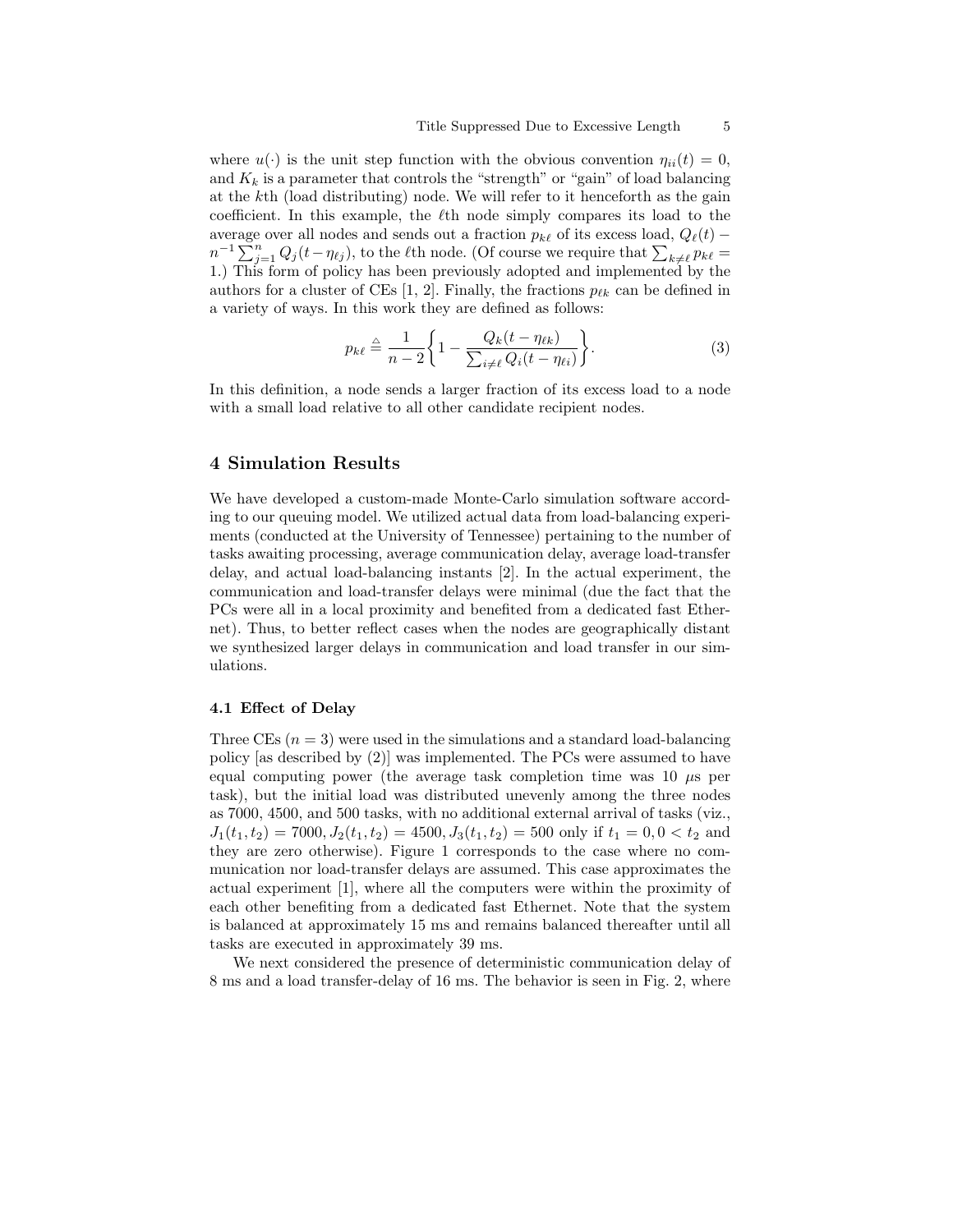#### 6 Authors Suppressed Due to Excessive Length



**Fig. 1. Top:** Queue size in the ideal case when delays are nonexistent. The queues are normalized by the total number of submitted tasks (12000 in this case). The dashed curves represent the tasks completed cumulatively in time by each node. **Bottom:** Excess queue length for each node computed as the difference between each nodes normalized queue size and the normalized queue size of the overall system. Note that the three nodes are balanced at approximately 15 ms and that all tasks are completed in approximately 39 ms.

it is observed that the delay prevents load balancing to occur. For example, nodes 1 and 2 each eventually executes approximately 40% of the total tasks, whereas node 3 executes only 20% of the total tasks submitted to the system (as seen from the dashed curves in the top figure in Fig. 2). The conclusion drawn here is that the presence of delay in communication and load transfer seriously disturbs the performance of the load balancing policy, as each node utilizes *dated* information about the state of the other nodes as it decides what fraction of its load must be transferred to each of the other nodes.

To see the effect of the delay randomness on the load balancing performance, two representative realizations of the performance were generated and are shown in Figs. 3 and 4. The average delays were taken as in the deterministic case (i.e., 8 ms for the communication delay and 16 ms for the load-transfer delay). For simplicity and due to lack of availability of detailed information on the statistics of the delays, the delays were assumed to be uniformly-distributed in the range extending from 0 to twice their mean values. For the example considered, it turns out that the performance is sensitive to the realizations of the delays in the early phase of the load-balancing procedure. For example, it is seen from the simulation results that a deterministic (fixed) delay can lead to a more severe performance degradation than the case when the delays are assumed random (with the same mean as the determinis-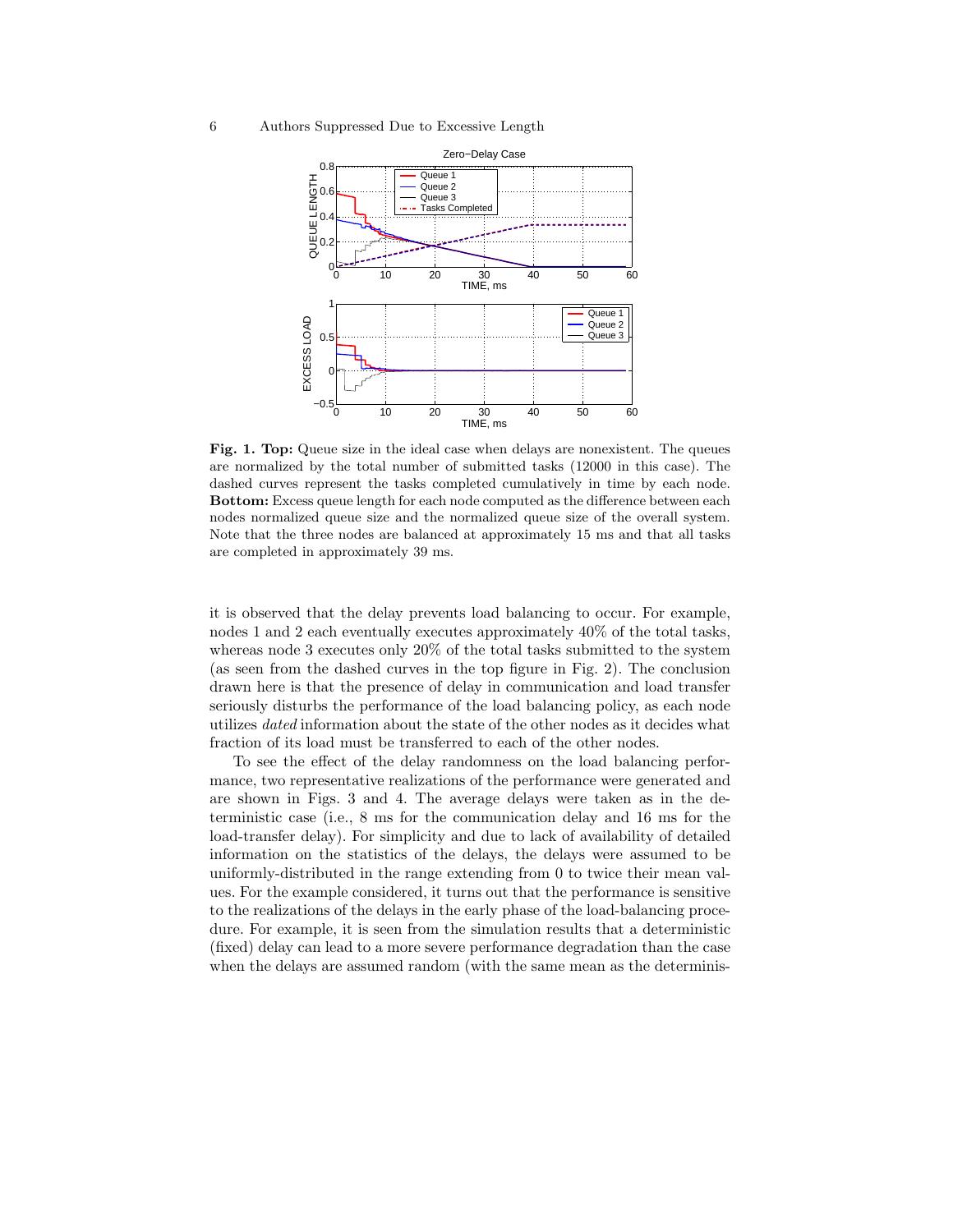

**Fig. 2.** Similar to Fig. 1 but with a deterministic communication and load-transfer delays of 8 ms and 16 ms, respectively. In contrast to the zero-delay case, the three nodes are balanced at approximately 60 ms and all tasks are completed shortly afterwards. Also note that nodes 2 and 3 each execute approximately 40% of the total tasks, where node 3 executes only 20% of the total tasks submitted to the system.

tic case). To see the average effect of the random delay, we calculated the mean queue size and the normalized variance (normalized by the mean square) over 100 realizations of the queue sample functions, each with a different set of randomly generated delays. The results are shown in Figs. 5 and 6. It is seen from the mean behavior that the randomness in the delay actually leads, on average, to balancing characteristics (as far the excess-load is concerned) that are superior to the case when the delays are deterministic! However, there is a high level of uncertainty in the queue size, and hence in the load balancing. It is seen from Fig. 5 (dashed curves) that the average total number of tasks completed by each node continues to increase well beyond 60 ms, which is inferred from the positive slope of the dashed curves. This indicates that in comparison to the deterministic-delay case, the system requires (1) almost twice as long as the zero-delay case to complete all the tasks and (2) a longer time to complete all the tasks than the deterministic-delay case.

#### **4.2 Interplay Between Delay and the Gain Coefficient** *K*

We now consider the effect of varying the gain coefficient  $K$  on the performance of load balancing (assume that  $K_1 = K_2 = K_3 \equiv K$ ). Figures 7 and 8 show the performance under two cases corresponding to a large and small gain coefficient,  $K = 0.8$  and  $K = 0.2$ , respectively. It is seen that when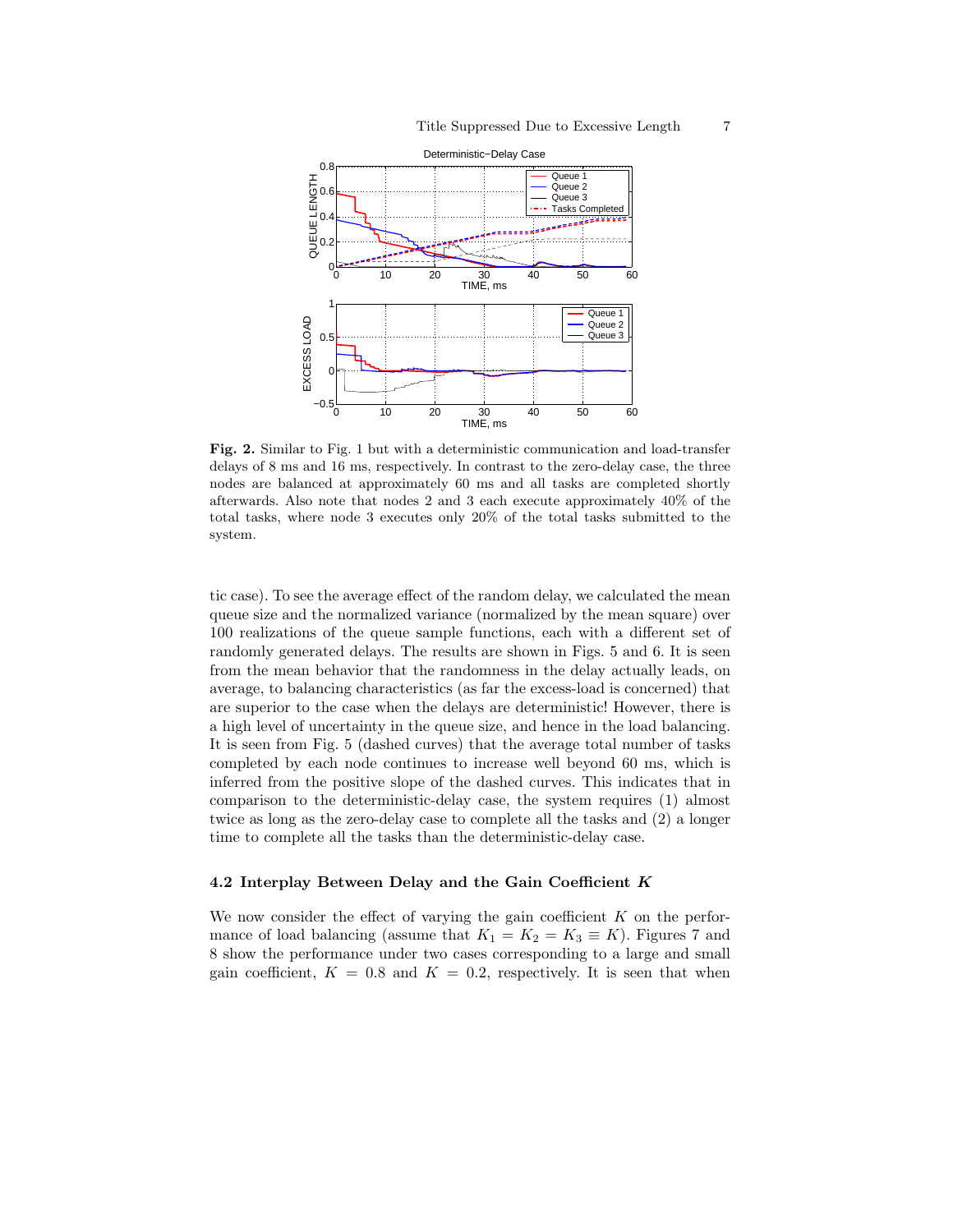8 Authors Suppressed Due to Excessive Length



**Fig. 3.** In this example, the communication and load-transfer delays are assumed random with average values of 8 ms and 16 ms, respectively. Note that the performance is somewhat superior to the deterministic-delay case shown in Fig. 2.



**Fig. 4.** Another realization of the case described in Fig. 3 showing the variability in the performance from one realization to another. Load-balancing characteristics here are inferior to those in Fig. 3.

 $K = 0.8$ , the queue lengths fluctuate more than the case when  $K = 0.2$ , resulting in a longer overall time to total task completion. This example shows that a "weak" load-balancing policy can outperform a "strong" policy in the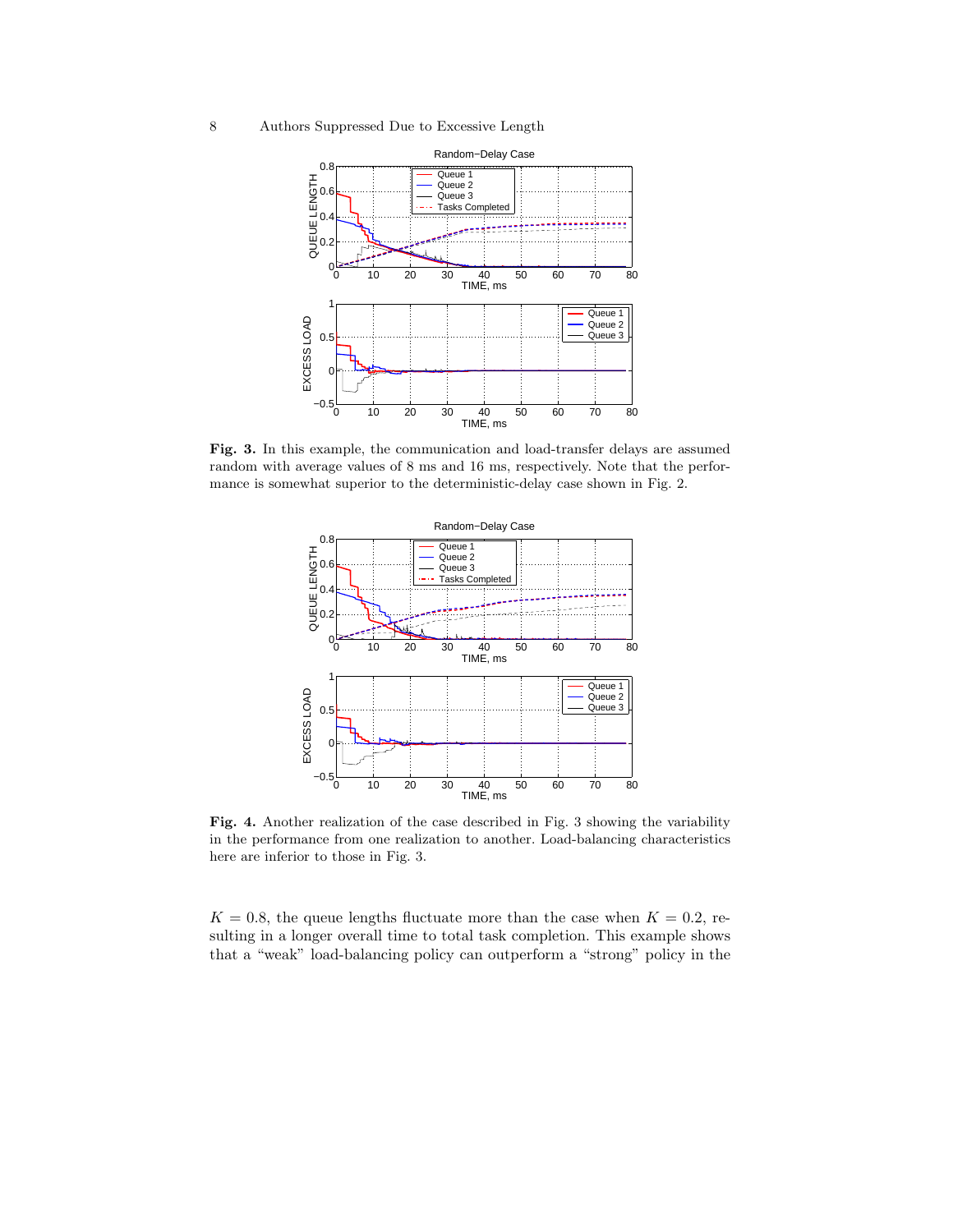

Fig. 5. The empirical average queue length using 100 realizations of the queues for each node (solid curves). The dashed curves are the empirical average of the number of tasks performed by each node cumulatively in time normalized by the total number of tasks submitted to the system. Only 87% of the total tasks are completed within 60 ms.



Fig. 6. The empirical variance of the queue length normalized by the mean-square values. Observe the high-degree of uncertainty in the lowest queue as well as the variability at large times, which is indicative of the fact that nodes continue to exchange tasks back and forth, perhaps unnecessarily.

presence of random delay. We will revisit this interesting observation in more detail in the next section.

#### **4.3 Load Dependent Delay**

Clearly, the nature of the transfer delay depends on the amount of load to be transferred; a sizable load will entail, on average, a longer transfer delay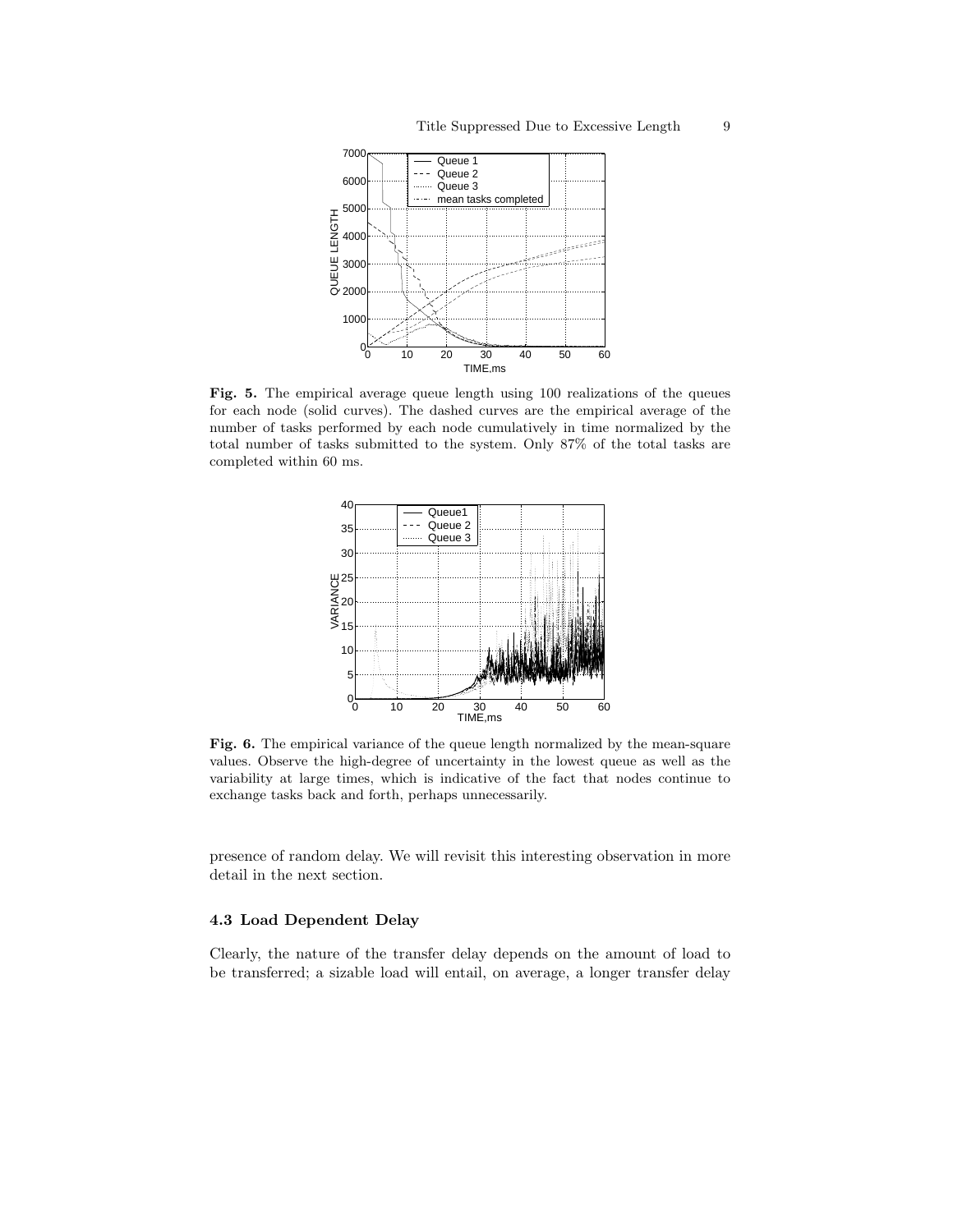10 Authors Suppressed Due to Excessive Length



**Fig. 7.** Queue size versus time when the gain coefficient is  $K = 0.8$ , corresponding to a "strong" load-balancing policy. Notice the abundance of fluctuations in the tail of the queue in comparison to Fig. 8.



**Fig. 8.** Same as Fig. 7 but with  $K = 0.2$ , corresponding to "weak" load-balancing policy.

than a small load. As a consequence, the load balancing policy is directly affected by the load-dependent nature of transfer delay. For example, if there is a high degree of load imbalance present at any time, it might seem tempting to redistribute big packets of data up front so as to rid the imbalance quickly. However, the tradeoff here is that the sizable load takes much longer to reach the destination node, and hence, the overall computation time will inevitably increase. Thus, we would expect the gain coefficient  $K$  to play an important role in cases when transfer delay is load dependent. Since the balancing is done frequently, it is intuitively obvious that we would be better off if we were to select  $K$  conservatively. To address this issue quantitatively, we will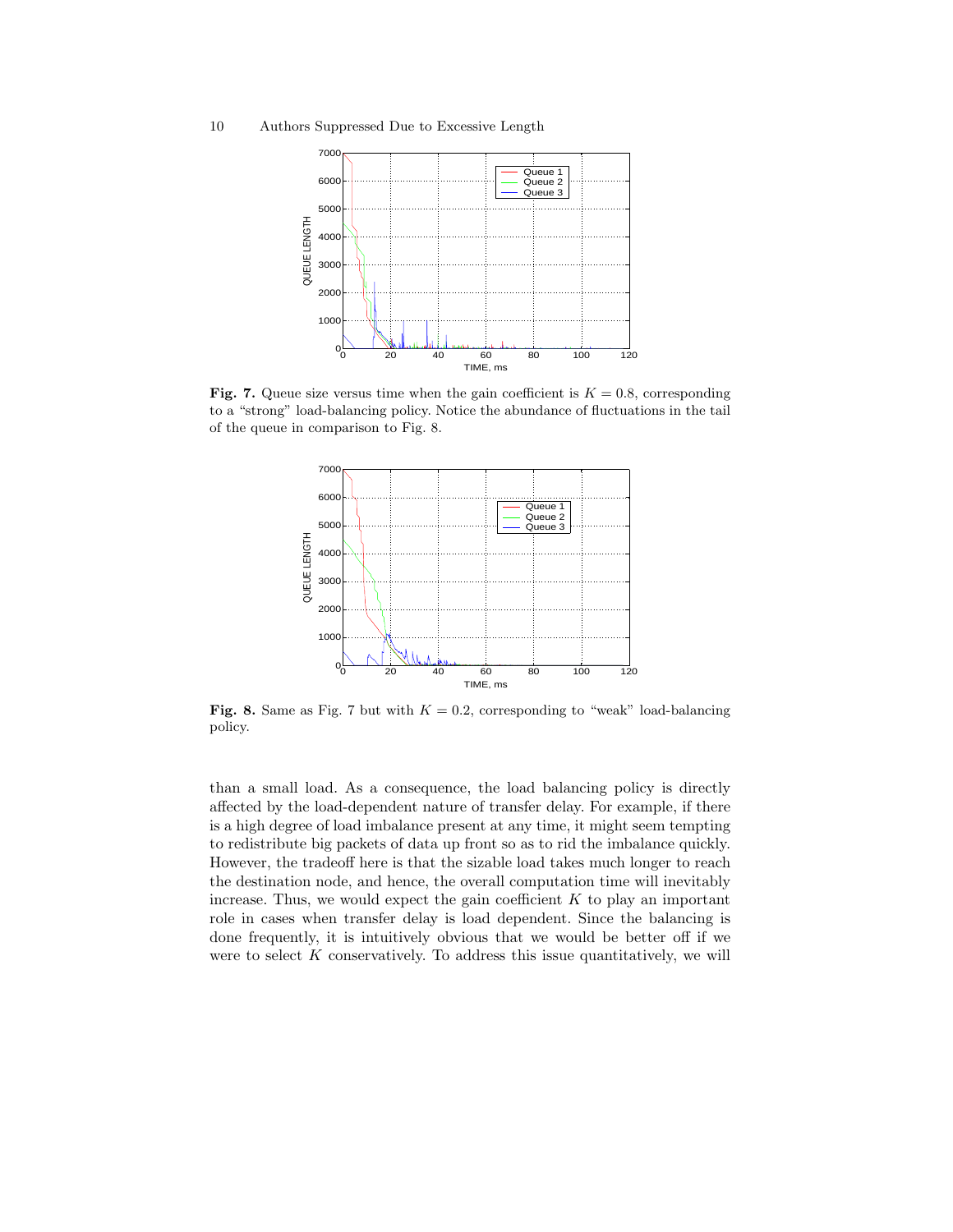need to develop a model for the load-dependent transfer delay. This is done next.

We propose to capture the load-dependent nature of the random transfer delay  $\tau_{ij}$  by requiring that its average value,  $\theta_{ij}$ , assumes the following form

$$
\theta_{ij} = d_{\min} - \frac{1 + \exp([L_{ij}(t)d\beta]^{-1})}{1 - \exp([L_{ij}(t)d\beta]^{-1})},\tag{4}
$$

where  $d_{\min}$  is the minimum possible transfer delay (its value is estimated as 9 ms in this paper), d is a constant (equal to 0.082618), and  $\beta$  is a parameter which characterizes the transfer delay (selected as 0.04955). Moreover, we will assume that conditional on the size of the load to be transferred, the random delay  $\tau_{ij}$  is uniformly-distributed in the interval [0,  $2\theta_{ij}$ ]. This model assumes that up to some threshold, the delay is constant (independent of the load size) that is dependent on the capacity of the communication medium. Beyond this threshold, however, the average delay is expected to increases monotonically with the load size. The parameters  $d$  and  $b$  are selected so that the above model is consistent with the overall average delay for all the actual transfers that occurred in the simulation. We omit the details.



**Fig. 9.** The load-dependent transfer delay as a function of the load size according to the model shown in (4).

The load-dependent transfer delay versus the load is shown in the Fig. 9. The transfer delay for the loads sent from node 1 to node 3 (top) and from node 2 to node 3 (bottom) over the period of execution time is shown in Fig. 10. With the average communication delay being equal to 8 ms (as before) and the transfer delay made load dependent, according to the model described in (4), one realization of the load-balancing performance for  $K = 0.5$  was generated and it is shown in Fig. 11. As expected, the performance deteriorates beyond the case corresponding to a fixed transfer delay. For example, we see from the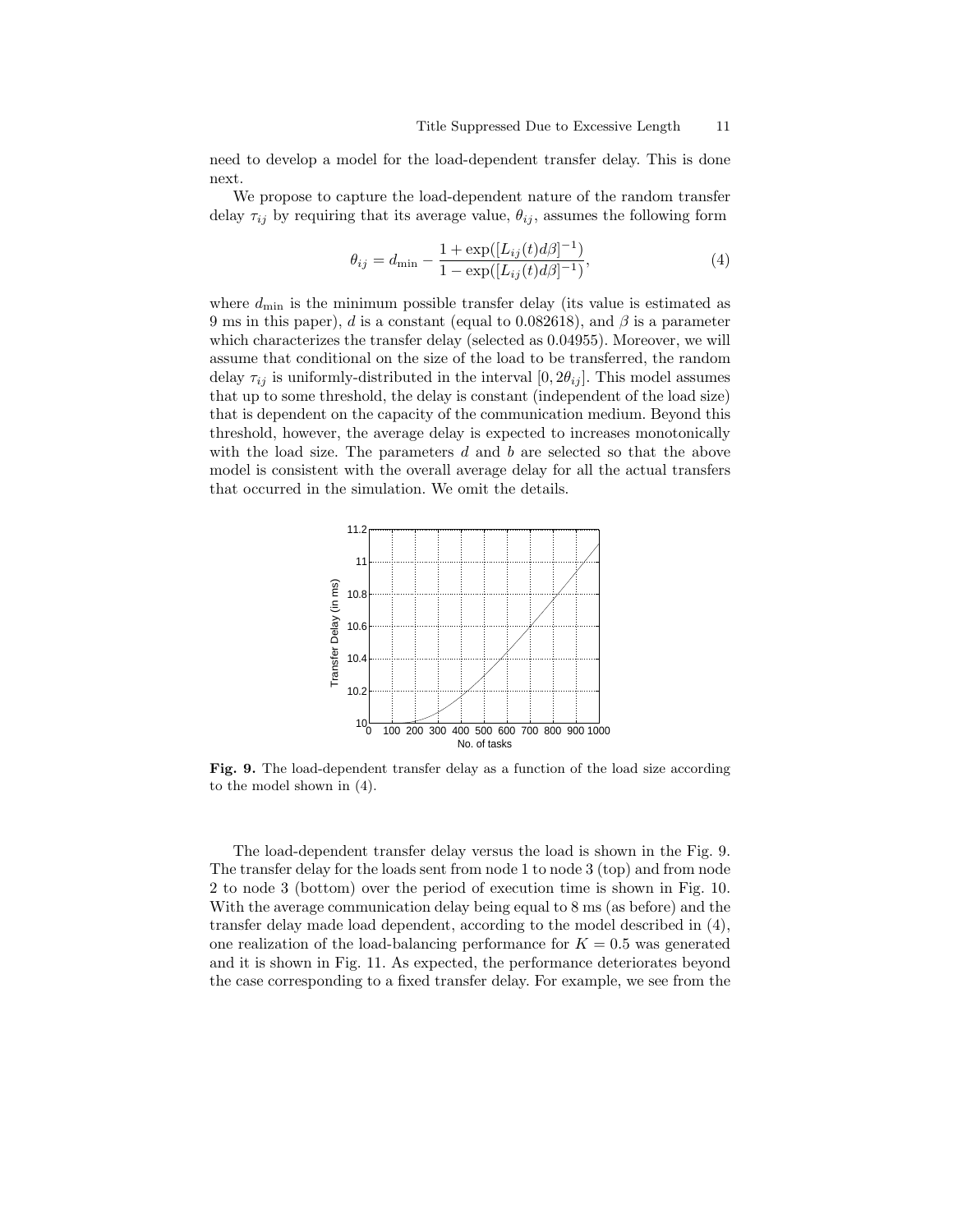12 Authors Suppressed Due to Excessive Length



**Fig. 10.** Scatter-plot of the transfer-delay showing its fluctuations for a particular realization of the queues.

figure that a load sent by node 1 at approximately 5 ms arrives at node 3 approximately 50 ms later, thereby bringing more fluctuation to the tail of the queues. The average effect (over 50 realizations) of this delay model for



**Fig. 11.** Queue size and cumulative (in time) number of tasks completed (by each node) as a function of time. These graphs show that queues become more uncertain when the load-transfer delays are load dependent.  $(K = 0.5$  in this example.)

two different gain coefficients ( $K = 0.1$  and  $K = 0.9$ ) can be seen in Figs. 12 and 13. When  $K = 0.9$ , the queue is fluctuating even beyond  $t = 80$  ms while when  $K = 0.1$ , all the tasks are completed at approximately 60 ms. The optimal value of K for this delay model was found to be equal to  $K = 0.06$ and the overall completion time in this case was 54.85 ms. The variation of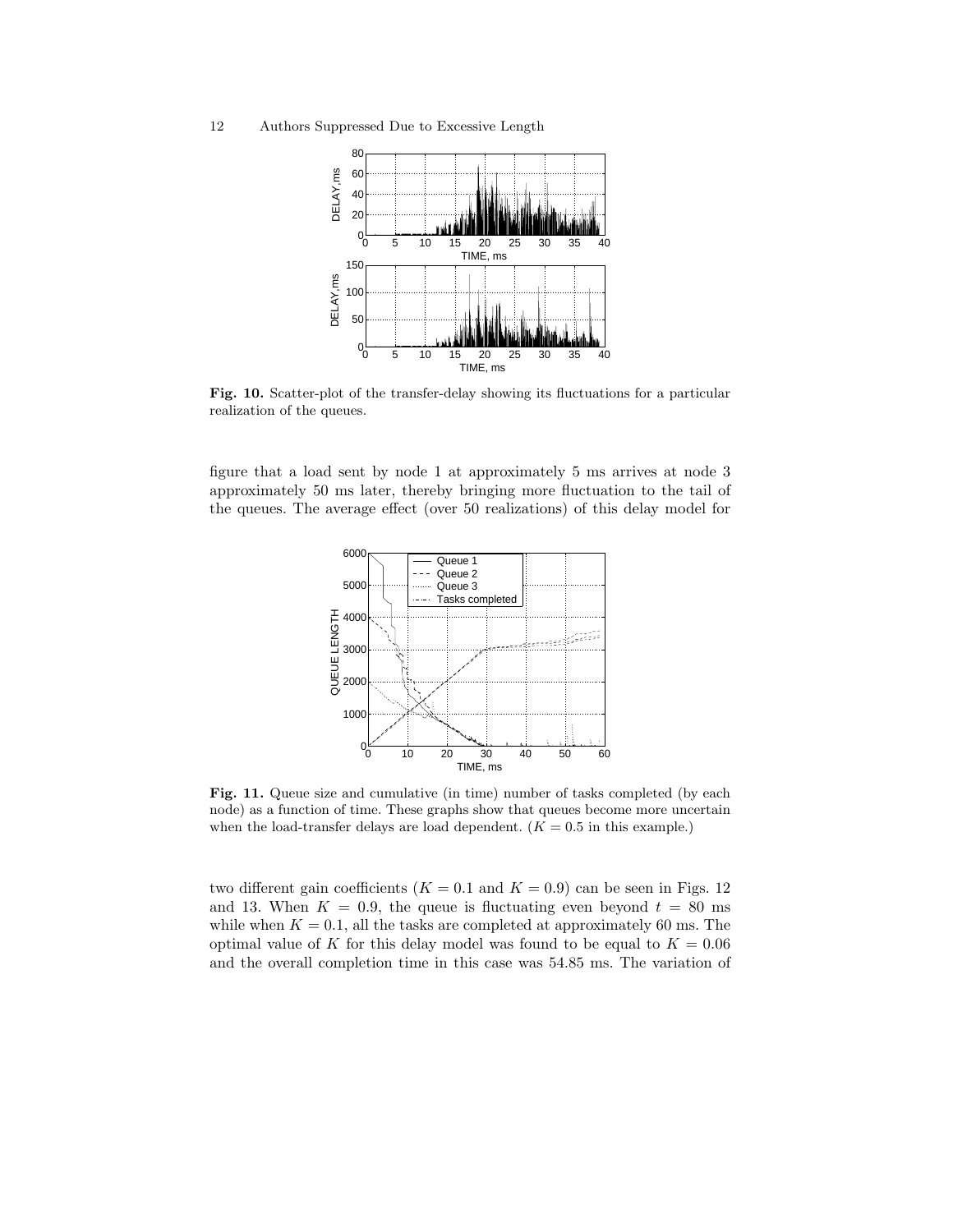the overall completion time with respect to the gain coefficient is shown in Table 1 below.

| Gain $(K)$ |        | Task completion time (ms) Time to execute 95% of tasks (ms) |
|------------|--------|-------------------------------------------------------------|
| 0.01       | 62.53  | 41.80                                                       |
| 0.02       | 61.44  | 42.86                                                       |
| 0.03       | 59.68  | 42.59                                                       |
| 0.04       | 57.27  | 41.98                                                       |
| 0.05       | 56.79  | 41.35                                                       |
| 0.06       | 54.85  | 41.99                                                       |
| 0.07       | 56.04  | 42.49                                                       |
| 0.08       | 59.68  | 41.56                                                       |
| 0.09       | 62.53  | 41.81                                                       |
| 0.1        | 61.10  | 42.18                                                       |
| $0.2\,$    | 65     | 43.38                                                       |
| 0.3        | 63.40  | 46.2                                                        |
| $0.4\,$    | 78.313 | 53.33                                                       |
| 0.5        | > 80   | 55.21                                                       |

**Table 1.** Dependence of the load-balancing performance on the gain coefficient *<sup>K</sup>*.

It is clearly seen in Fig. 13 that the required time for completing all tasks (in the system) is significantly larger than the time required to execute 95% percent of the assigned tasks. This difference increases with higher values of K. This is due to the fact that even when all the queues are *almost* depleted of tasks, they continue to execute the balancing policy. As a result, small amounts of tasks (e.g., one or two) are sent from one node to other nodes and vice versa. This unnecessary task-swapping significantly increases the transfer delay, therefore increasing the overall computational time. This phenomenon is clearly depicted in Fig. 13 where the minute fluctuations are evident near the tail of the queues.

## **5 Summary and Conclusions**

Whenever there are tangible communication limitations between nodes in a distributed system, possibly with geographically-distant computational elements, we must take a totally new look at the problem of load balancing. In such cases, the presence of non-negligible random delays in inter-node communication and load transfer can significantly alter the expected performance of existing load-balancing strategies. The load-balancing problem must be viewed as a stochastic system, whose performance must be evaluated statistically. More importantly, the policy itself must be developed with appropriate statistical performance criteria in mind. Thus, if we design a load-balancing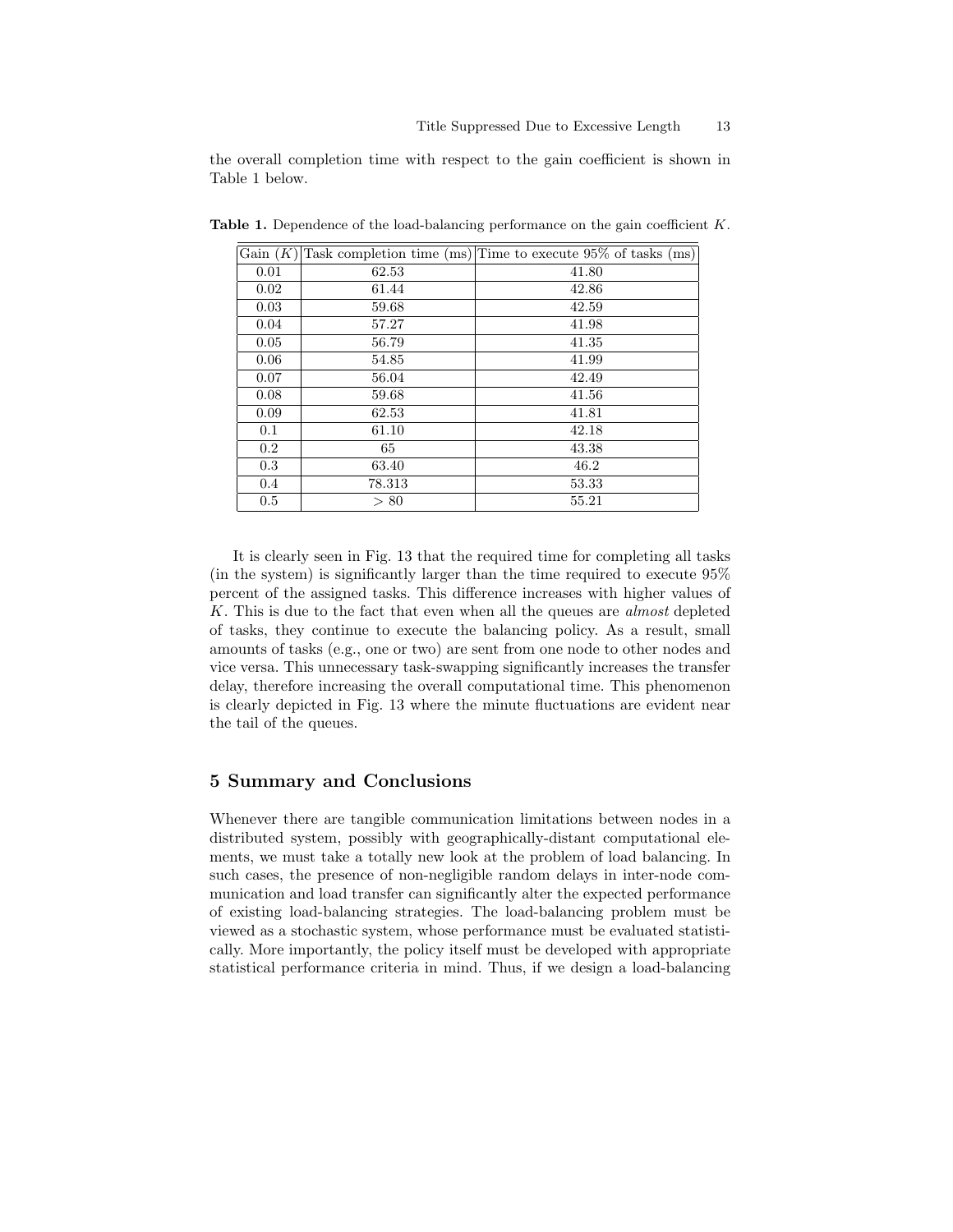14 Authors Suppressed Due to Excessive Length



**Fig. 12.** Queue size versus time for the case where the transfer delay is load dependent. The gain coefficient  $K$  is 0.1. Note that the total execution time is approximately 60 ms.



**Fig. 13.** Same as Fig. 12 but with  $K = 0.9$ . The queues fluctuate even at 80 ms.

policy under the no-delay or fixed-delay assumptions, the policy will not perform as expected in a real situation when the delays are non-zero or random. A load-balancing policy must be designed with the stochastic nature of the delay in mind.

Monte-Carlo simulation indicates that the presence of delay (deterministic or random) can lead to a significant degradation in the performance of a loadbalancing policy. Moreover, when the delay is stochastic, this degradation is worsened, leading to extended cycles of unnecessary exchange of tasks (or loads), back and forth between nodes, leading to extended overall delays and prolonged task-completion times. One way to remedy such a problem is to weaken the load-balancing mechanism so that the load-transfer between nodes is down-scaled (or discouraged) appropriately. This action makes the load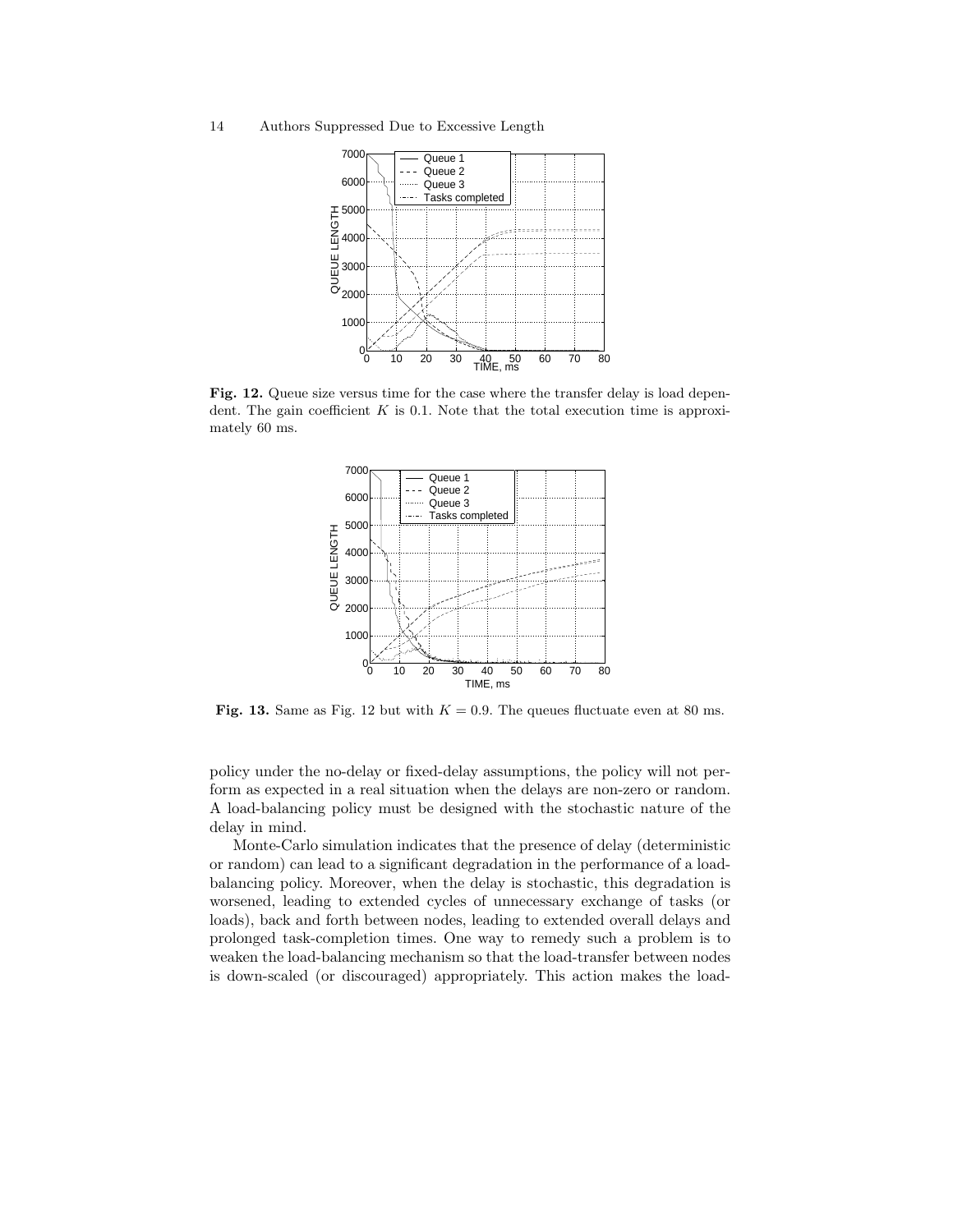balancing policy in the presence of random delay "less reactionary" to changes in the load distribution within the system. This, in turn, reduces the sensitivity of the load-balancing process to inaccuracies in the state-of-knowledge of each node about the load distribution in the remainder of the system caused by communication limitations.

# **6 Acknowledgements**

This work was supported by the National Science Foundation (NSF) under Information Technology Research (ITR) grant No. ANI-0312611. Additional support was also provided by NSF under grant No. INT-9818312. The work of J.D. Birdwell was supported by U.S. Department of Justice, Federal Bureau of Investigation under contract J-FBI-98-083. Drs. Birdwell and Chiasson were also partially supported by a Challenge Grant Award from the Center for Information Technology Research at the University of Tennessee. The views and conclusions contained in this document are those of the authors and should not be interpreted as necessarily representing the official policies, either expressed or implied, of the U.S. Government.

## **References**

- 1. J. D. Birdwell, T. W. Wang, R. D. Horn, P. Yadav, and D. J. Icove, "Method of indexed storage and retrieval of multidimensional information," U. S. Patent Application 09/671,304 (2000)
- 2. C. T. Abdallah, N. Alluri, J. D. Birdwell, J. Chiasson, V. Chupryna, Z. Tang, and T. Wang "A linear time delay model for studying load balancing instabilities in parallel computations," *The International Journal of System Science*, to appear (2003)
- 3. T.L. Casavant and J.G. Kuhl, "A Taxonomy of Scheduling in General-Purpose Distributed Computing Systems," *IEEE Trans. Software Eng.*, vol. 14, pp. 141– 154 (Feb. 1988)
- 4. Zhiling Lan, Valerie E. Taylor, Greg Bryan, "Dynamic Load Balancing for Adaptive Mesh Refinement Application,"*In Proc. Of ICPP'2001*, Valencia, Spain (2001)
- 5. G. Cybenko, "Dynamic load balancing for distributed memory multiprocessors," *IEEE Transactions on Parallel and Distributed computing*, vol. 7, pp. 279–301 (1989)
- 6. J. D. Birdwell, J. Chiasson, Z. Tang, T. Wang, C. T. Abdallah, and M. M. Hayat, "Dynamic time delay models for load balancing Part I: Deterministic models," *CNRS-NSF Workshop: Advances in Control of Time-Delay Systems*, Paris, France (Jan. 2003)
- 7. C. T. Abdallah, J.D. Birdwell, J. Chiasson, V. Churpryna, Z. Tang, and T.W. Wang "Load balancing instabilities due to Time delays in farallel computation," *Proceedings of the 3rd IFAC Conference on Time Delay Systems*, Santa Fe, NM (Dec. 2001)